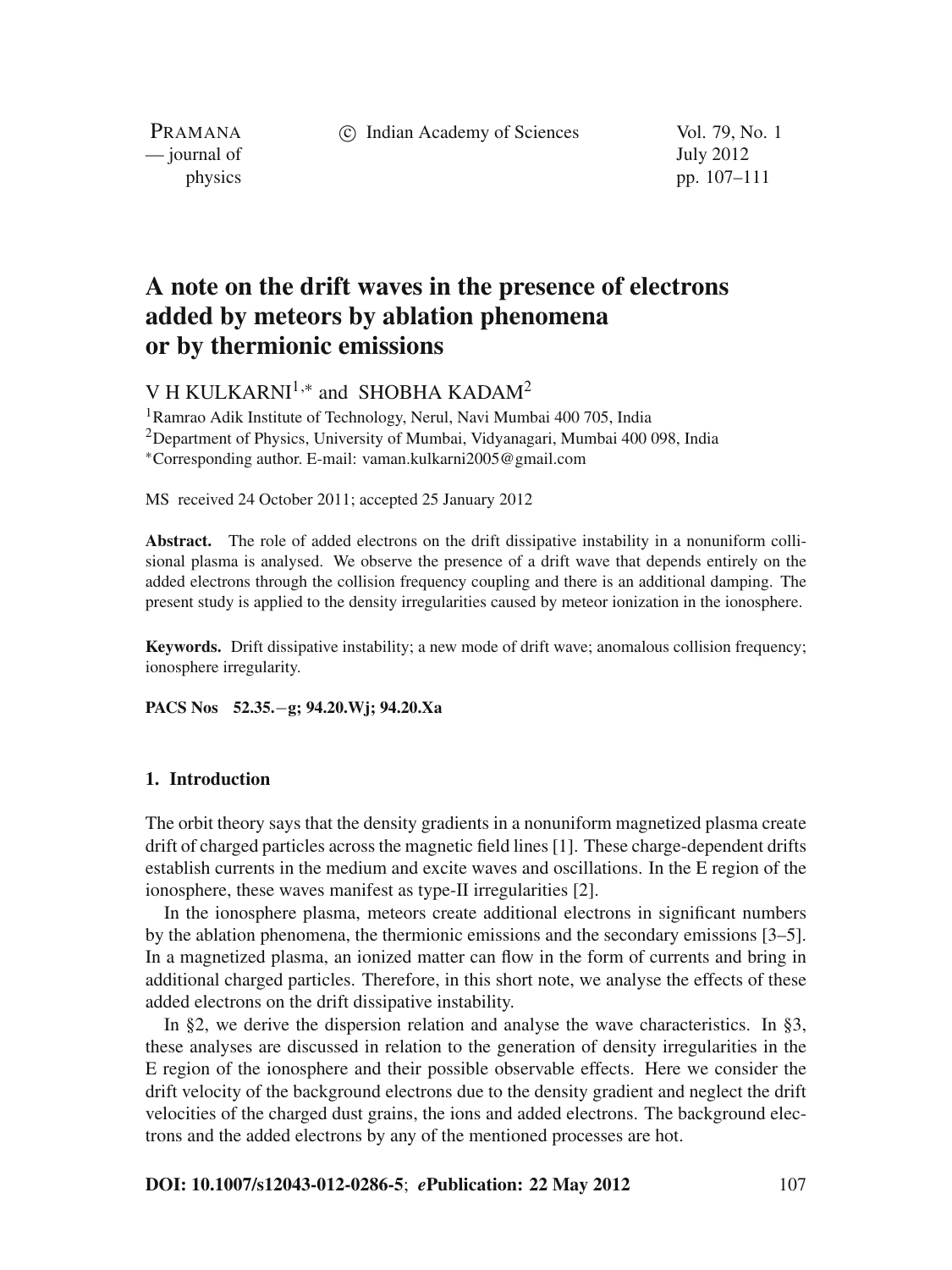#### **2. Dispersion relation**

We consider a plasma medium having a uniform, homogeneous magnetic field. The magnetic field lines are in the direction of *z*-axis of the right-hand coordinate system. Singly ionized, collisional, nonuniform background plasma (subscript b) has a density gradient along the positive  $x$ -axis. All the collisions of the constituent charged particles are with the neutrals in the background plasma. The collisions among the charged species are neglected. The positive ions have the same mass. The multiply charged dusts which create  $Z_D$  electrons ( $Z_D > 1$ ) have the same mass. The added electrons and ions are denoted by the subscript d. The temperature of the background electrons and the added electrons are  $T_{eb}$  and  $T_{ed}$  respectively. In equations, we use the common subscript *j* where  $j = e$ denotes the electrons and  $j = i$  denotes the positive ions. The equilibrium values are denoted by an additional subscript '0'. The linearized first-order perturbations are written without 1 either as the superscript or as the subscript.

The medium is such that the electron gyrofrequency  $\Omega_e$  is greater than the electron neutral collision frequency  $v_e$  ( $\Omega_e > v_e$ ) and the ion gyrofrequency  $\Omega_i$  and the gyrofrequency of the charged dusts  $\Omega_D$  are respectively less than the ion collision frequency  $v_i$ and the dust collision frequency  $v_D$  with the neutrals ( $\Omega_i < v_i$ ;  $\Omega_D < v_D$ ). In this system, the ions and the dusts are unmagnetized and they do not acquire the drift velocities. The background electrons will have a dominant drift velocity  $\vec{V}_0$  along the negative *y*-axis and background electrons will have a dominant drift velocity  $v_0$  along the hegative y-axis and<br>interact strongly with the wave perturbations in the form  $e^{i(\omega t - ky)}$  ( $i = \sqrt{-1}$ ). Here  $\omega$  is the frequency in radians and *k* is the wave number.

The continuity equation

$$
\frac{\partial n_j}{\partial t} + \vec{\nabla} \cdot n_j \vec{V}_j = 0,\tag{1}
$$

the equation of motion

$$
n_j m_j \frac{\mathrm{d}\vec{V}_j}{\mathrm{d}t} - \vec{\nabla} P_j + n_j q_j \left( \vec{E} + \frac{\vec{V}_j \times \vec{B}}{c} \right) - n_j m_j v_j \vec{V}_j \tag{2}
$$

and Gauss divergence equation

$$
\vec{\nabla} \cdot \vec{E} = 4\pi e (n_{\text{ib}} + n_{\text{id}} - n_{\text{eb}} - n_{\text{ed}})
$$
\n(3)

are linearized and Fourier transformed to obtain the dispersion relation. In eqs  $(1)$ – $(3)$ ,  $n_j$ is the number density,  $m_j$  is the mass,  $P_j = n_j T_j$  is the pressure,  $T_j$  is the temperature in energy units,  $\vec{V}_i$  is the velocity, *c* is the velocity of light in vacuum. The charge  $q_i$  is  $-e$  for electrons, *e* for the ions (for the ions  $Z_D = 1$ ) and  $Z_De$  for the dusts. *E* is the perturbed electric field and *B* is the perturbed magnetic field. The equilibrium magnetic field is  $B_0$ . To avoid the confusion that may arise between the Boltzmann constant  $k_B$  and the wave number  $k$ , we use  $T$  in the energy units.

We see from eq. (2) that the electrons, in equilibrium, acquire a drift velocity  $\tilde{V}_0$ 

$$
V_0 = -c \frac{T_{\text{eb}}}{eB_0L} \tag{4}
$$

108 *Pramana – J. Phys.***, Vol. 79, No. 1, July 2012**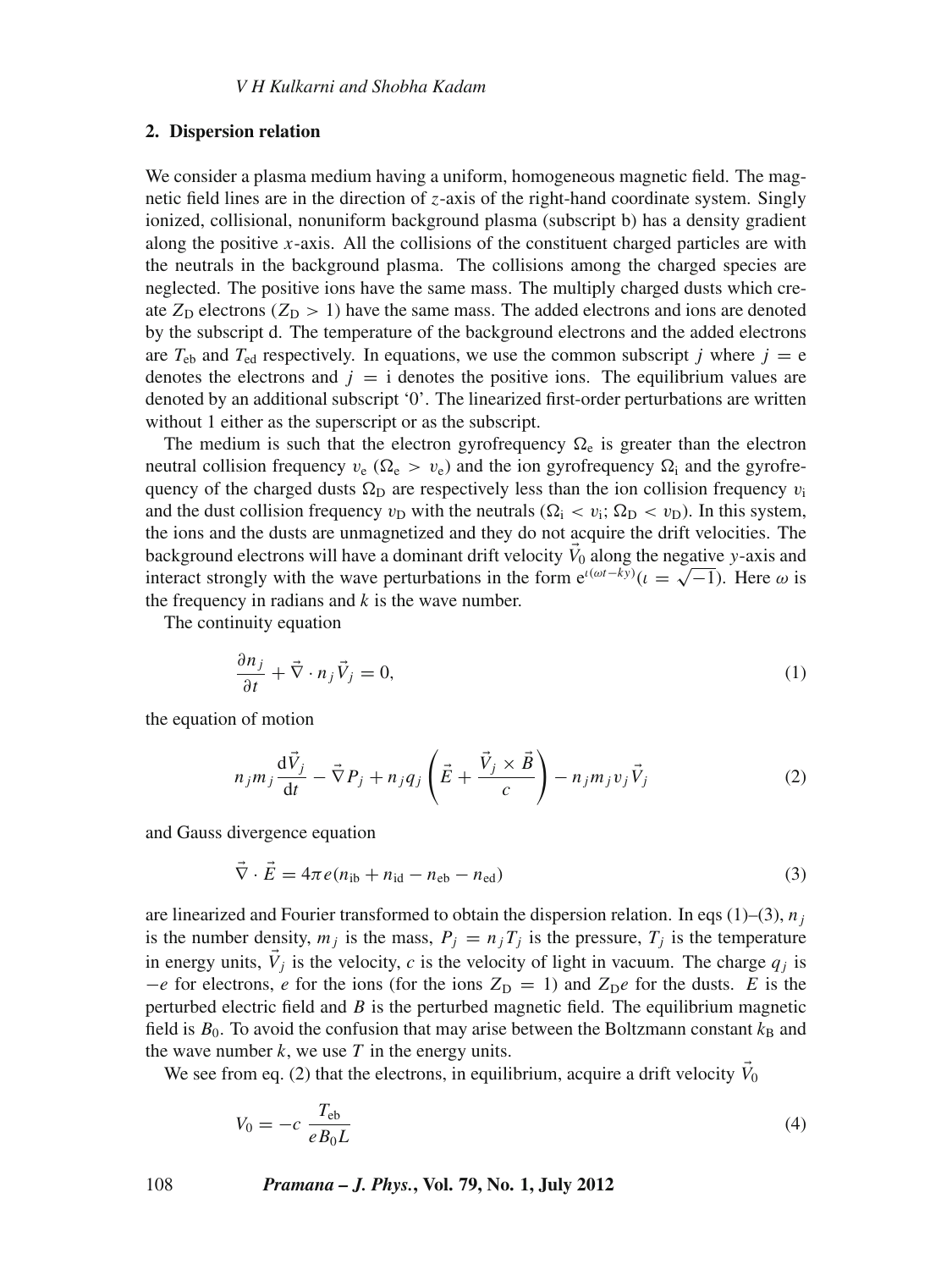along the negative *y*-axis. Here  $L = n_{b0} (dx/dn_{b0})$  is the scale length of the equilibrium density gradient. From eq. (3) we assume that the quasineutrality condition

$$
4\pi e(n_{\rm ib} + n_{\rm id}) = 4\pi e(n_{\rm eb} + n_{\rm ed})
$$

is valid for all orders of perturbations.

From eqs (1) and (2), we get the density perturbation for the background ions to be

$$
\frac{n_{\rm ib}}{n_{\rm ib0}} = \frac{keE}{m_{\rm ib}\omega(\omega + v_{\rm ib})} \approx -\frac{keE}{m_{\rm ib}\omega^2} \tag{5}
$$

and for ions added to the medium to be

$$
\frac{n_{\rm id}}{n_{\rm id0}} = \frac{keE}{m_{\rm id}\omega(\omega + v_{\rm id})} \approx -\frac{keE}{m_{\rm id}\omega^2}.
$$
\n(6)

The perturbed density for the background electrons is

$$
\frac{n_{\text{eb}}}{n_{\text{eb0}}} = -\frac{keE}{m_{\text{e}}} \frac{v_{\text{eb}}}{(\omega - kV_0)(\Omega_{\text{e}}^2 + v_{\text{eb}}^2) - ik^2 v_{\text{eb}} C_{\text{sb}}^2}
$$
(7)

and for the electrons added to the medium is

$$
\frac{n_{\text{ed}}}{n_{\text{ed}0}} = -\frac{keE}{m_{\text{e}}}\frac{v_{\text{ed}}}{\omega(\Omega_{\text{e}}^2 + v_{\text{ed}}^2) - ik^2 v_{\text{ed}} C_{\text{sd}}^2}.
$$
(8)

Here  $E$  is parallel to  $k$  and  $C_s$  is the thermal velocity of electrons shown by the additional subscript. When the dust with the charge number  $Z<sub>D</sub>$  is considered, to get the perturbed density of the dust, we replace  $n_{id}$  by  $n_D$ ;  $n_{id0}$  by  $n_{D0}$ ;  $m_{id}$  by  $m_D$ ;  $v_{id}$  by  $v_D$ ; *e* by  $Z_De$ . In eq. (3) replace  $n_{\text{id}}$  by  $Z_{\text{D}}n_{\text{D}}$ .

We select the frequency region where  $\omega_{\text{pb0}}^2/\omega\Omega_e$  and  $\omega_{\text{pd0}}^2/\omega\Omega_e \gg 1$  and  $m_e\Omega_e^2/$  $m_d \omega v_{\rm eb} \ll 1$ . Here  $\omega_{\rm pb0}$  and  $\omega_{\rm pd0}$  are the electron plasma frequencies shown by the subscript b and d. To get the dispersion relation we set

$$
4\pi(n_{\rm eb} + n_{\rm ed}) = D(\omega, k) = 0 \tag{9}
$$

in the form

$$
D(\omega, k) = R(\omega, k) + \iota I(\omega, k),\tag{10}
$$

where  $R(\omega, k)$  is the real part and  $I(\omega, k)$  is the imaginary part. Using eqs (7), (8) and (9), simplifying and comparing the resulting terms with eq. (10), we get

$$
R(\omega, k) = n_{\text{e}b0}v_{\text{e}b}\omega(\Omega_{\text{e}}^2 + v_{\text{ed}}^2) + n_{\text{e}d0}v_{\text{e}d}(\omega - kV_0)(\Omega_{\text{e}}^2 + v_{\text{e}b}^2)
$$

and

$$
I(\omega, k) = -k^2 v_{\text{eb}} v_{\text{ed}} n_{\text{eb0}} [C_{\text{sd}}^2 + \beta_{\text{e}} C_{\text{sb}}^2],
$$

where

$$
\beta_{\rm e} = \frac{n_{\rm ed0}}{n_{\rm eb0}}.
$$

We study the propagation properties and the damping rates when  $v_{eb}$  and  $v_{ed}$  are less than  $\Omega_e$ . We assume  $\omega = \omega_r + \iota \Gamma$  to be such that  $\omega_r \gg \Gamma$  and expand in the Taylor series  $D(\omega, k)$  around  $\omega = \omega_r$ . The first two terms in this expansion are

$$
D(\omega, k) = D(\omega_{\rm r}, k) + \iota \Gamma \frac{\partial D(\omega, k)}{\partial \omega} \Big|_{\omega_{\rm r} = \omega}.
$$
\n(11)

*Pramana – J. Phys.***, Vol. 79, No. 1, July 2012** 109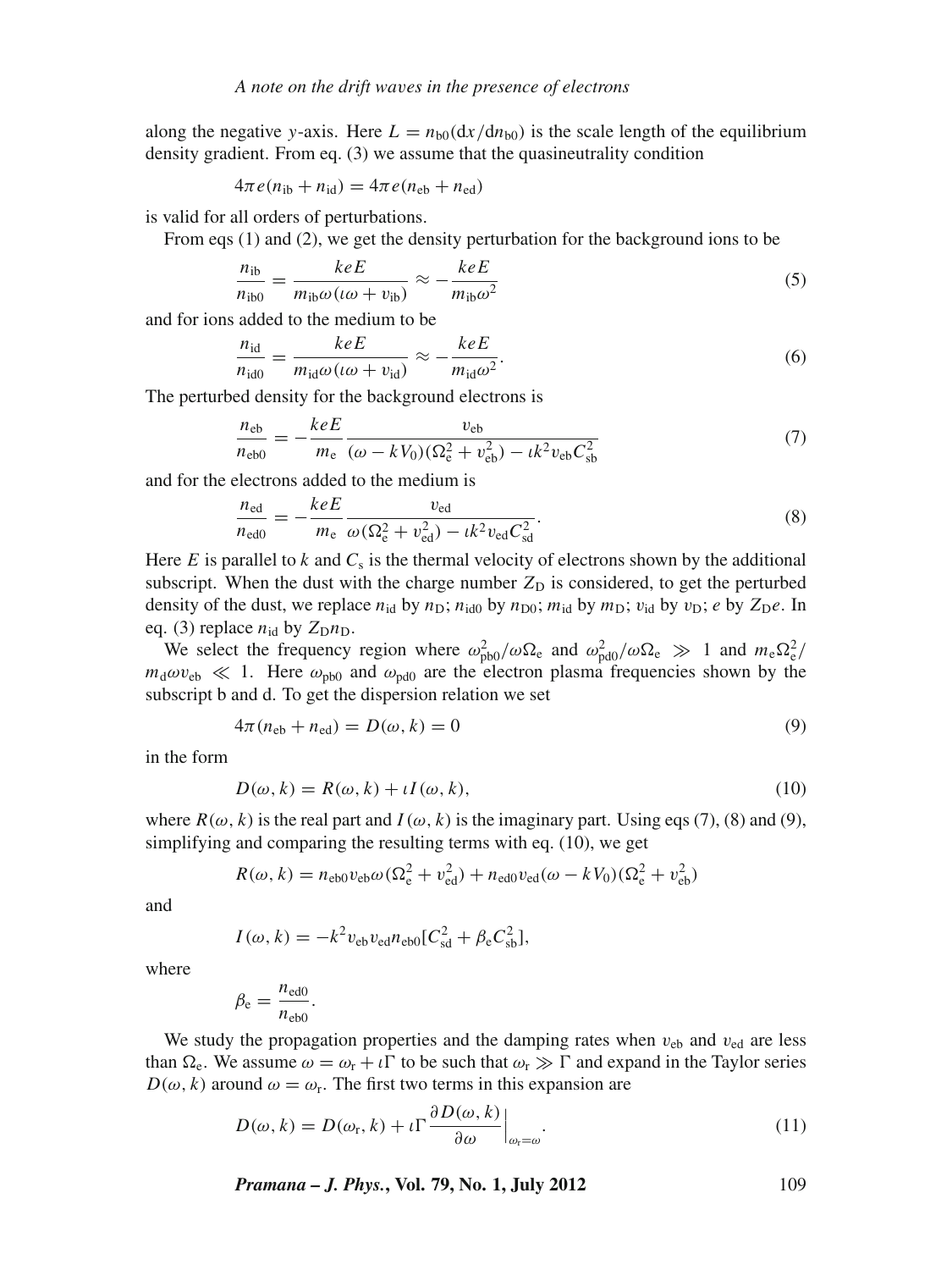When we equate eq. (10) with eq. (11) and set  $D(\omega_r = \omega, k) = R(\omega, k) = 0$ , then we get the wave propagation characteristics by the relation

$$
\omega = \frac{v_{\text{ed}}\beta_{\text{e}}kV_0}{v_{\text{eb}} + \beta_{\text{e}}v_{\text{ed}}}.\tag{12}
$$

The damping rate  $\Gamma$  is now

$$
\Gamma = \frac{k^2 v_{\rm eb} v_{\rm ed} (C_{\rm sd}^2 + \beta_{\rm e} C_{\rm sb}^2)}{\Omega_{\rm e}^2 (v_{\rm eb} + \beta_{\rm e} v_{\rm ed})}.
$$
\n(13)

## **3. Discussion**

We see from eq. (12) that the additional electrons either created or added to the medium generate drift waves which are absent when such electrons are absent, i.e.,  $v_{\text{ed}} = 0$ . Since these waves depend on the collision frequencies of the generated electrons which in turn depend on their *T* values, it will be interesting to discuss this aspect in relation to the Earth's ionosphere.

In the lower part of the atmosphere, meteors are good sources of electrons. Maximum deposition of meteor dusts is seen in 70–90 km height [6,7]. The electrons formed by meteors in the E region of the ionosphere are responsible for radiometeors and visual meteors [3,8]. The line density of electrons formed by the meteors can be in the range of  $10^{11}$  and  $10^{13}$  [9–11]. The ablation phenomena and the thermionic emission phenomena are responsible for the formation of additional electrons. The rate of ablation ionization depends on the velocity of the meteor dusts and their masses. Meteors in the velocity range 30–70 km s<sup> $-1$ </sup> form sufficient additional electrons in the region of the electro-jet, especially during meteor showers. Even at lower velocities, due to the atmospheric friction, meteors acquire temperatures high enough to emit a significant number of electrons [4,5]. Visual observations show the persistence of ionizations for a longer period [8].

As seen here, the additional electrons can generate drift waves (eq. (12)) and they undergo collisional damping (eq. (13)) leading to an additional decay of the drift velocity  $V_0$ . This damping will then change the intensity of low-frequency ionospheric irregularities and reduce the anomalous collision frequencies. The anomalous collision frequency is larger than  $v_e$  and is used to explain the height difference between the observed conductivity maxima and calculated conductivity maxima [12]. A reduction in the anomalous collision frequency by 10% will increase the time needed for the cross-field diffusion of the ionization by 10%. This may be important to explain the persistence of meteor ionization [8].

#### **4. Conclusions**

We see that added electrons by external sources excite drift waves. The nature of these waves depends on the collision frequencies of the added electrons. In the absence of the added electrons, these waves are absent. Due to their damping, these waves are likely to reduce the drift velocity  $V_0$ . We expect that the strength of the density irregularities is lower. The anomalous collision frequencies are reduced. This will increase the diffusion time scale of meteor ionization.